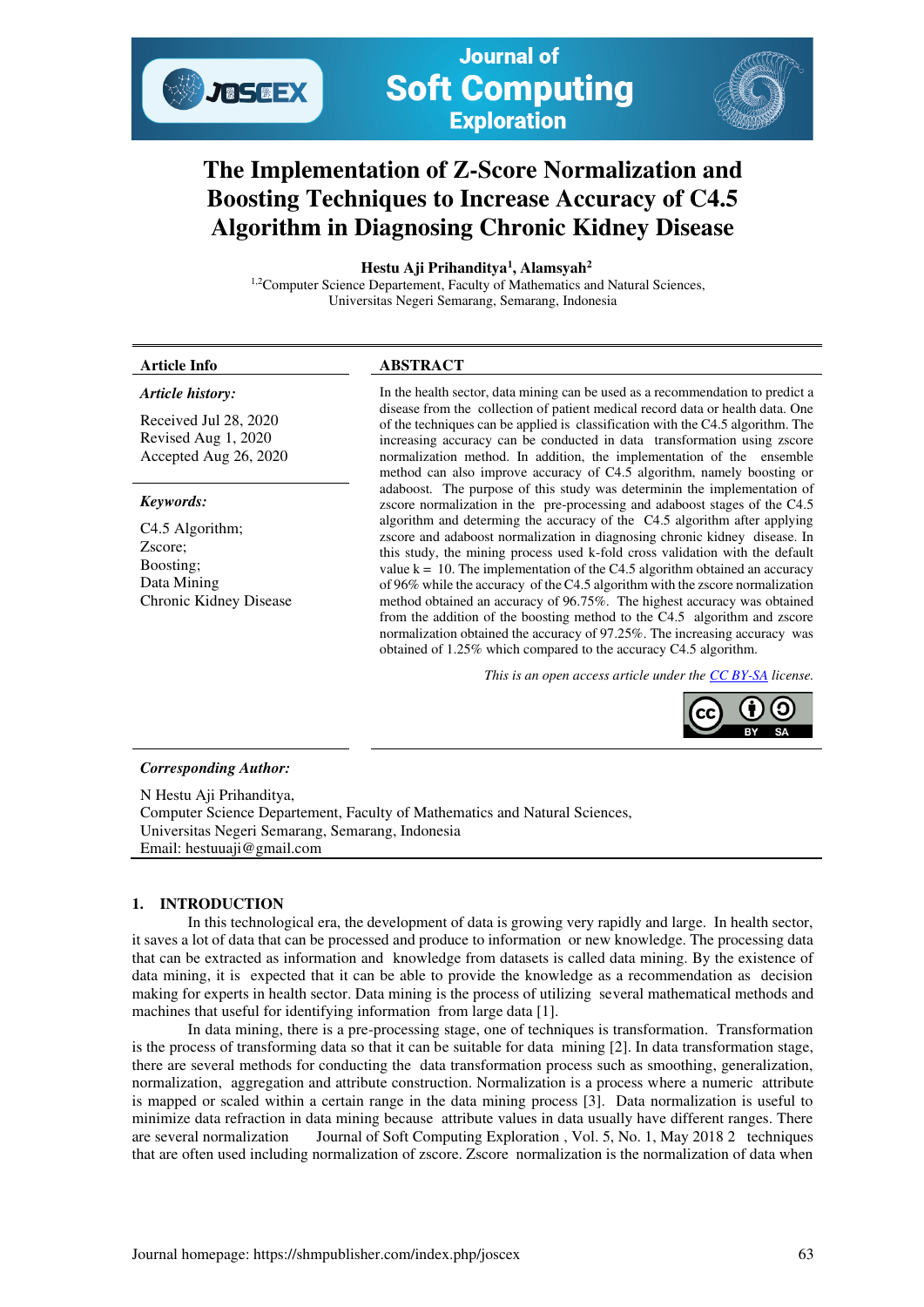the range of data is not known with certainty by calculating using the average value and standard data deviation [4].

Data mining has several techniques such as estimation, prediction, classification, clustering, and association. One of the data mining techniques used to predict a decision is classification. Classification is one technique that aims to extract the model into categorical classes [5]. One type of algorithm in data mining classification is the C4.5 algorithm. C4.5 algorithm is an algorithm developed by J. Ross Quinlan from algorithm ID3 that uses the gain ratio as the separation of criteria [6].

In the health sector, data mining can be used as a recommendation as to predict disease from a collection of patient medical record data or health data. Using the classification method, the data such as age, blood pressure, urine concentration and other attributes can be used as supporting factors to make recommendations for predicting the possibility of patients who suffering from chronic kidney disease. Kidney disease is a disease which has not normal kidney function almost as much as 90% and not characterized by certain symptoms [7]. The diagnostic study mostly used a chronic kidney disease dataset obtained from the UCI repository of machine learning datasets. In the classification algorithm, accuracy explained how precisely the algorithm can classify data. Accuracy is very discussedable because if an accuracy has little value or result then it will cause a misinterpretation of classification.

The development of machine learning using the ensemble method can improve accuracy in the way of combining several classifying components. The ensemble method that can be used to improve accuracy on a classifier is bagging and boosting. Boosting is preferred because it has a tendency to increase accuracy higher than bagging. Adaboost is a very popular boosting algorithm to improve classification accuracy. The algorithm can be used in diagnosing a disease, one of which is chronic kidney disease.

So many researchers have conducted research on the C4.5 algorithm specifically using chronic kidney disease datasets from the UCI repository of machine learning datasets and research gaps have been found from these studies. In a research conducted by Sujatha & Ezhilmaran [8], the accuracy of the C4.5 algorithm was 97% for the chronic kidney disease dataset. The preprocessing method was used to replace missing value, then for the data separation using the k-fold cross validation method with a value of  $k = 2,3,4,5,6$ . Another research was conducted by Celik et al., [9], in this study obtained in the accuracy result of 96.7% for the C4.5 algorithm.

The purpose of this research was determining the implementation of zscore normalization in the preprocessing stages and adaboost to the C4.5 algorithm and determining the accuracy of the C4.5 algorithm after implementing zscore and adaboost normalization in diagnosing chronic kidney disease.

## **2. METHOD**

#### **2.1 Data Mining**

Data mining is a process of exploration of data that has a large number of records and has been taken a certain pattern [10]. The systematically the data mining process has 3 main steps, namely:

#### 2.1.1 Preprocessing

The preprocessing of data consists of cleaning data, data transformation, dimension reduction, selection of feature subset and so on.

#### 2.1.2 Build models and evaluate validity

Building a model and validation means conducting an analysis of the formed model and choosing the model that has the best performance, at this stage of research used the classification method. Classification is a method in data mining that is used to predict class labels in data [11].

#### 2.1.3 Implementation

Implementation means applying a model to new data to form certain knowledge. The data mining process can be seen in Figure 1.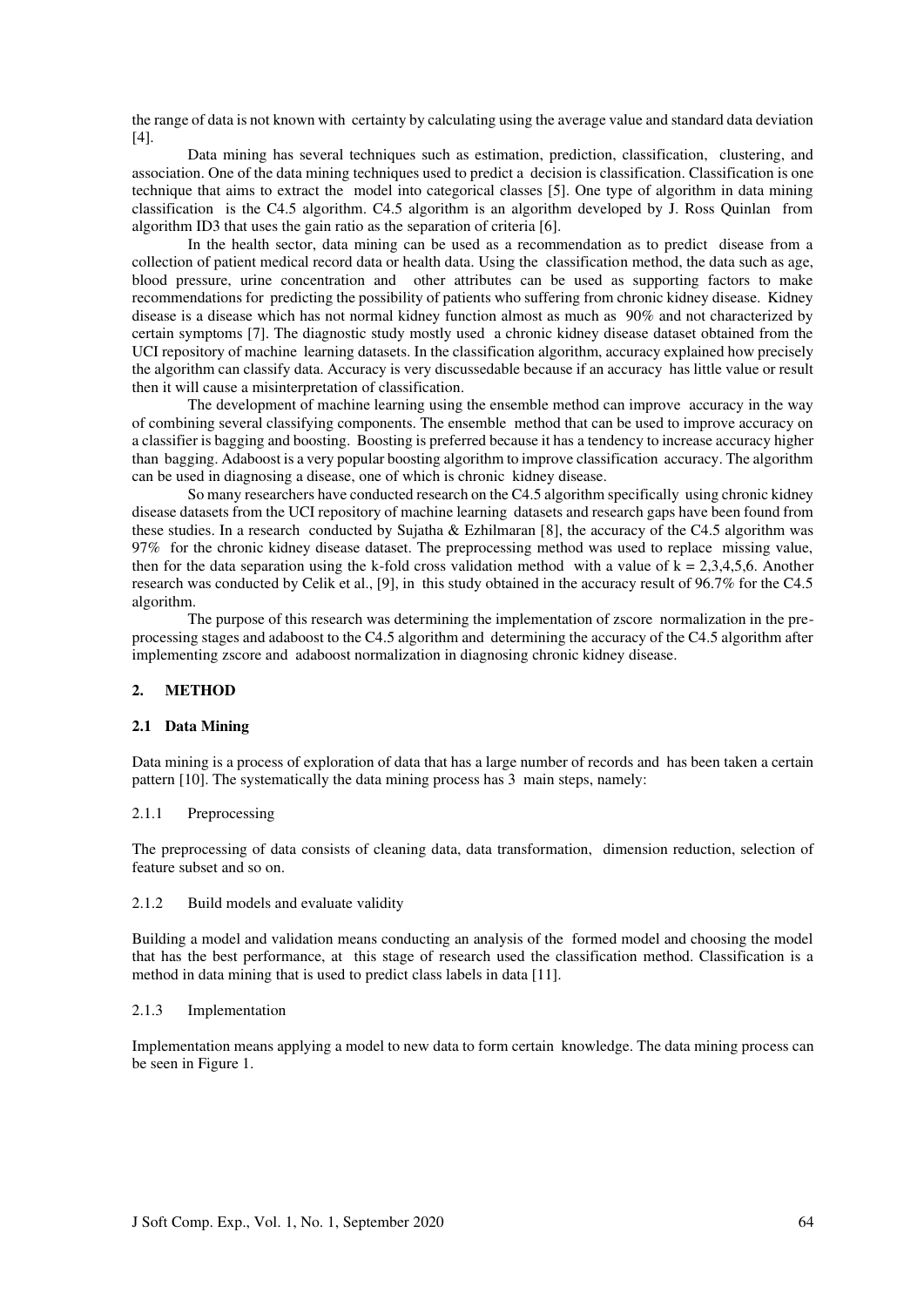

Figure 1. Data Mining Process

#### **2.2 Z-Score Normalization**

The normalization is a process in preprocessing stage by decompositing data of numeric attributes which can convert values in data into a certain range [12]. There are several methods that are usually applied in data normalization, including: min- max normalization, z-score normalization and normalization by decimal scaling. Z- score normalization maps a vi value from attribute E to v 'into a range that was previously unknown, can be seen in Equation 1.

$$
v' = \frac{v_i - E_i}{std(E)}
$$
(1)

Description:

 $v'$  = result of normalization value.  $v =$  the value to be normalized in attribute  $E_i$  = the mean value of attribute *std*(E) = standard deviation attribute E.

#### **2.3 C4.5 Algorithm**

Decision tree is a classification method that converts data into a tree as a rule representation [13]. In the decision tree there is a very famous classification algorithm, namely C4.5 algorithm. Algorithms is a way to solve problems using certain instructions to produce the output [14]. The C4.5 algorithm is an algorithm introduced by Quinlan which is an improvement from the ID3 algorithm. In ID3, the induction decision tree can only be performed on categorical features (nominal/ ordinal), while numeric types (internal / ratio) cannot be used. The C4.5 algorithm is also defined as an algorithm that uses gain ratio as a split attribute selection [15].

The stages form a decision tree using C4.5 algorithm: Prepare the training data from existing data recap and have been grouped in certain classes. Next, determine the root of the tree by calculating the highest gain value for each attribute. For conducting that step, calculate the entropy index first using Equation 2 below

$$
Entropy(S) = \sum_{i=1}^{n} -p_i * log_2 p_i
$$
\n(2)

Description: S = Set of Case *n* = Number of Partitions S  $pi =$ The proportion of Si to S Where *log2pi* can be calculated using Equation 3 below.

$$
log(X) = \frac{\ln(X)}{\ln(2)}\tag{3}
$$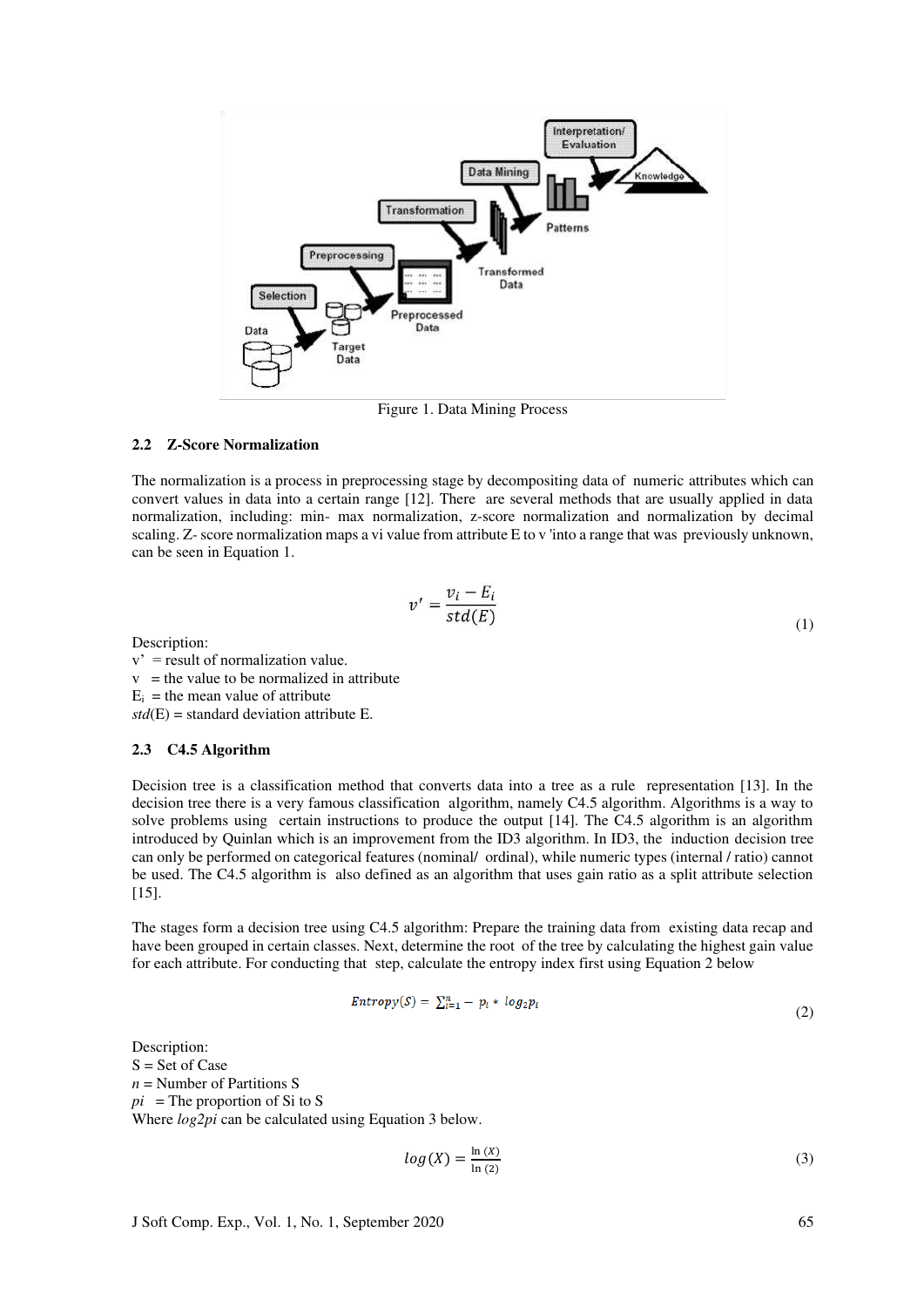For calculating the gain can use Equation 4 below.

$$
Gain(S, A) = Entropy(S) - \sum_{i=1}^{n} \frac{|i|}{|S|} * Entropy(S_i)
$$
\n(4)

The criteria for choosing the C4.5 feature is the gain ratio, which can be formulated by the following Equation 5.

$$
GainRatio(A) = \frac{Gain(A)}{SplitEntropy(A)}
$$
\n(5)

For calculating Split Entropy can used Equation 6 as follows

$$
SplitEntropy_A(S) = -\sum_{i=1}^{n} \frac{|S_i|}{|S|} * log_2 \frac{|S_i|}{|S|}
$$
\n
$$
(6)
$$

Description:  $S =$  Set of Case  $A =$  Attributs  $n =$  The number of A Attributr Partition  $|S_i|$  = The Case Number in i Partition  $|S|$  = The Case Number

Repeat the steps of determining root by calculating the highest gain value until all records are filled. The process of partitioning the tree will stops when: (1) There is no attribute in the partition which partitioned again. (2) There is no record in an empty branch.

The C4.5 algorithm has several weaknesses, including: (1) By a value of 0 or a value close to 0 it does not have any contribution to the classification and makes the tree size more complex. (2) Data that has noise tends to result in overfitting [16].

#### **2.4 Adaptive Boosting (Adaboost)**

Adaboost or Adaptive Boosting is a machine learning algorithm by Yoav Freud and Robert Schapire which is often used to improve the performance of certain algorithms from a set of strong or weak classifiers [17]. Adaboost can be combined with other algorithm classifiers to improve classification performance.

The method of the adaboost algorithm is as follows:

- 1. Initialize: weight of training samplew  $n^1 = 1/N$ , which is n=1,...,N.
- 2. Do for  $t = 1, ..., T$
- 3. Use component learn algorithm to train a classification component,  $h_t$ , to sample weight of training.
- 4. Training by minimizing error training or error function in  $h_t$ :  $\varepsilon_t = \sum_{i=1}^{N} w_i^t$ ,  $y_i \neq h_t(x_i)$
- 5. Update the weight sample of training  $w_i^{t+1} = \frac{w_i^t \exp(-\alpha_t y_i h_t(x_i))}{c_t}$ ,  $i = 1, ..., N$ ,  $C_t$  is the constant normalization normalization.

*Output*:  $f(x) = sign(\sum_{t=1}^{T} \alpha_t h_t(x))$  to make prediction using the last model. The stages of work flow can be seen in Figure 2.



Figure 2. The stage of workflow the Implementation C4.5 using Adaboost and Z-Score Normalization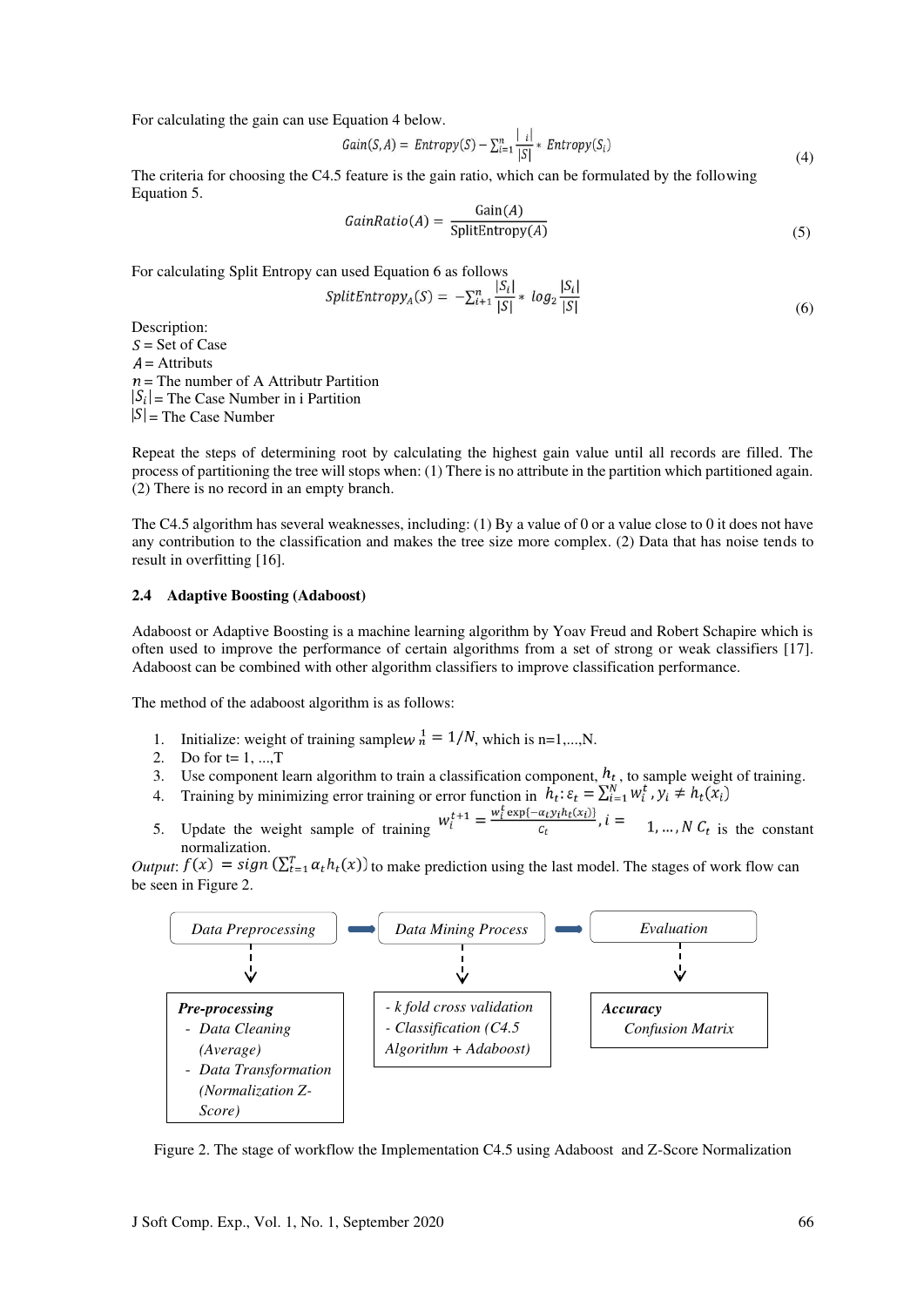#### **3. RESULTS AND DISCUSSIONS**

This study measures the accuracy of the C4.5 algorithm with the implementing of zscore normalization and adaboost using MatLab software. The data used in this study is the chronic kidney disease dataset obtained from the UCI repository of machine learning. The chronic kidney disease dataset consists of 400 data records which is divided into 24 attributes and 1 class attribute. The attributes consist of 11 numeric attributes and 14 nominal attributes.

This dataset had .arff format the it required to rewrite in the same form stored with the extension .xlsx. Before the classification process was conducted using the C4.5 algorithm, the data must be prepared in advance so it can be ready to be processed or well known as data pre-processing.

### **3.1 Handling Missing Value (Cleaning Data)**

Cleaning data is a process of eliminating noise and handling data that has a missing value in a record. Data which has a missing value is usually symbolized by the question mark "?" in the data record. Therefore, it needs to be given the treatment or handling of missing value, by applying the average technique. The sample data consist missing values is shown in Table 1.

|       | Table. 1 The Data with Missing Value |    |     |     |
|-------|--------------------------------------|----|-----|-----|
| Sg    | Al                                   | Su | Bgr | Bu  |
| 2     | ?                                    | 2  | 98  | 86  |
| 1,01  | 3                                    | 2  | 157 | 90  |
| 1,015 | 3                                    |    | 76  | 162 |
| 1,015 | 2                                    | 0  | 99  | 46  |
|       | ?                                    |    | 114 | 87  |
| 1,025 | 0                                    | 3  | 263 | 27  |
| 1,025 |                                      |    | 100 | 31  |
| 1,025 |                                      |    | 173 | 148 |

The average calculation to replace the missing value data using average model as follows.

$$
\bar{x} = \frac{\sum_{i=1}^{n} x_i}{n} \tag{07}
$$

- a. The value to replace the missing value of Sg attribute:<br> $\bar{x}(Sg) = \frac{\sum_{i=1}^{353} x(Sg)}{353} = \frac{359,145}{353} = 1,01$
- b. The value to replace the missing value of Al attribute:<br> $\bar{x}(Al) = \frac{\sum_{i=1}^{354} x(Al)}{354} = \frac{360}{354} = 1,01$
- c. The value to replace the missing value of Su attribute:<br> $\bar{x}(Su) = \frac{\sum_{i=1}^{351} x(su)}{351} = \frac{158}{351} = 0,45 = 0$

The chronic kidney disease datasets with the handling of missing values is presented in Table 2.

| Sg    | Al            | Su       | Bgr | Bu  |
|-------|---------------|----------|-----|-----|
| 1,01  | 1,01          | $\bf{0}$ | 98  | 86  |
| 1,01  | 3             | 2        | 157 | 90  |
| 1,015 | 3             | $\bf{0}$ | 76  | 162 |
| 1,015 | $\mathcal{D}$ | $\Omega$ | 99  | 46  |
| 1,01  | 1,01          | 0        | 114 | 87  |
| 1,025 | 0             | 3        | 263 | 27  |
| 1,015 | 1             | $\Omega$ | 100 | 31  |
| 1,015 | 2             | 0        | 173 | 148 |

# **3.2 Data Transformation Stage**

The data transformation stage was conducted to normalize chronic kidney disease dataset using zscore normalization. It was transforming the numerical type data into patterns that coulb be identified to know the range values between dataset attributes so that data became simpler and had an even range of values between numeric attributes. The results of zscore normalization calculations can be seen in Table 3.

Table 3. The Implementation Result of Zscore Normalization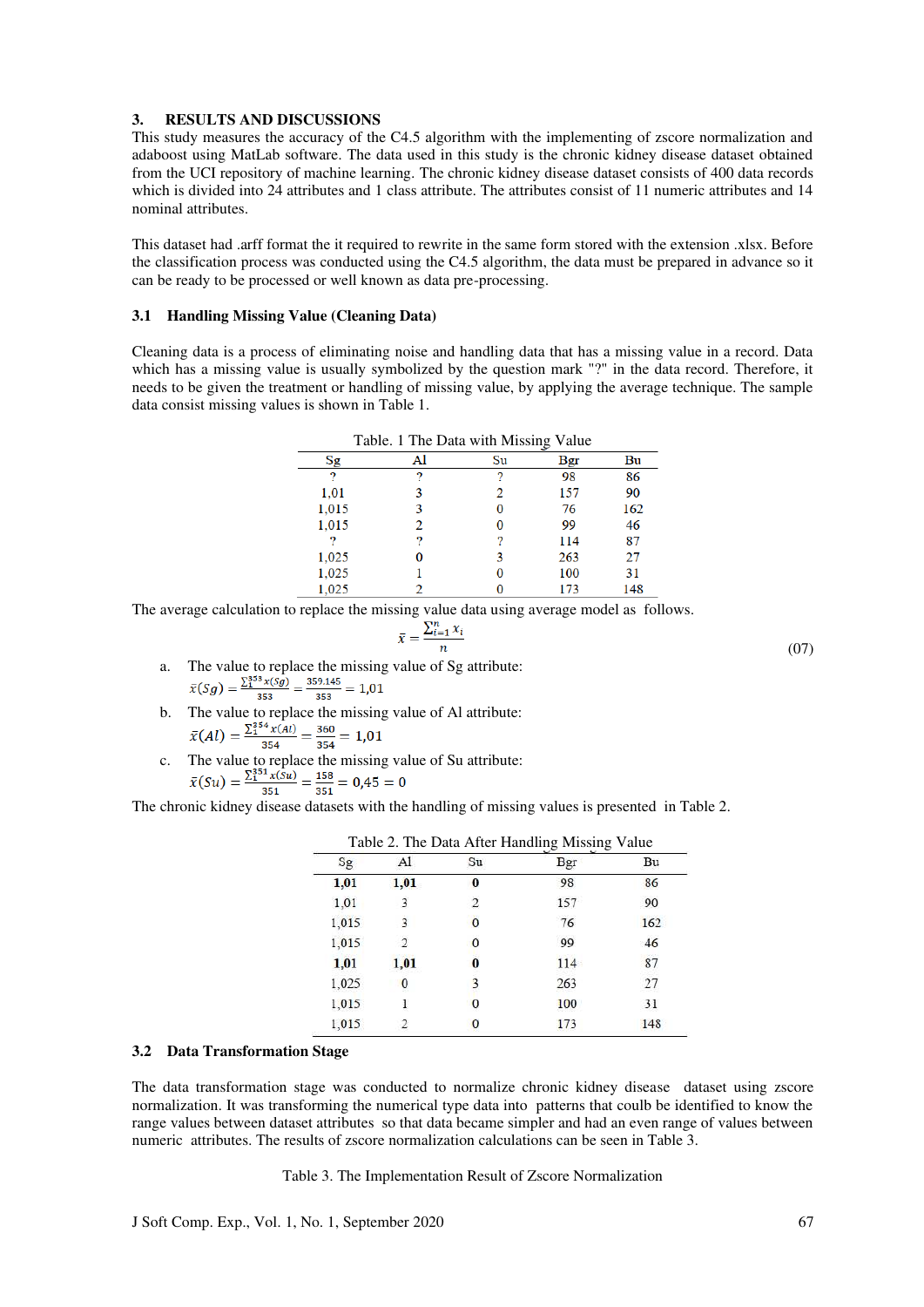|       | -        |    |        |        |
|-------|----------|----|--------|--------|
| Sg    | Al       | Su | Bgr    | Bu     |
| 1,01  | 1,01     | 0  | $-0,7$ | 0,6    |
| 1,01  | 3        | 2  | 0,1    | 0,7    |
| 1,015 | 3        | 0  | $-1$   | 2,1    |
| 1,015 | 2        | 0  | $-0,7$ | $-0,2$ |
| 1,01  | 1,01     | 0  | $-0,5$ | 0,6    |
| 1,025 | $\bf{0}$ | 3  | 1,5    | $-0.6$ |
| 1,015 | 1        | 0  | $-0,6$ | $-0,5$ |
| 1,015 | 2        | 0  | 0,3    | 1,8    |

#### **3.2 Data Mining Stage**

In this research the data distribution was conducted automatically by using k-fold cross validation with the default value  $k = 10$ . The testing result of the C4.5 algorithm by using the k-fold cross validation in the chronic kidney disease dataset can be seen in Table 4.

| Tabel 4. The Accuracy Result of C4.5 |                        |  |  |
|--------------------------------------|------------------------|--|--|
| Algorithm                            | <b>Accuracy Result</b> |  |  |
| C45                                  | 96%                    |  |  |

a. The Implementation C4.5 Algorithm with Zscore Normalization The implementation of classification was conducted by applying the C4.5 algorithm and zscore normalization method. The testing result of the C4.5 algorithm and zscore normalization as a preprocessing process by using the k-fold cross validation in chronic kidney disease datasets can be

seen in Table 5.

Table 5. The Accuracy Result of C4.5 Using Zscore Normalization

| Algorithm                     | <b>Accuracy Result</b> |
|-------------------------------|------------------------|
| $C4.5 + Zscore Normalization$ |                        |

b. The Implementation C4.5 Algorithm and Adaboost with Normalization Zscore in Pre-Processing This classification conducted by implementing the C4.5 algorithm and adaboost as ensemble learning. Before the mining process was conducted, the pre-processing was processed using zscore normalization. In this adaboost, the training set used for each classifier was selected based on the performance of the previous classifier. The distribution data was conducted by using k-fold cross validation with the default value  $k = 10$ . After the data was divided into training and testing data, then the data was processed with the C4.5 then boosting. The accuracy result was obtained and can be seen in Table 6.

Table 6. The Accuracy Result of C4.5 using Zscore Normalization and Adaboost

| Algorithm         | <b>Accuracy Result</b> |
|-------------------|------------------------|
| $C4.5 + Zscore$   |                        |
| Normalization $+$ | 97.25%                 |
| Adaboost          |                        |

#### **4. CONCLUSION**

The implementation of classification was conducted by applying the C4.5 algorithm which obtained an accuracy of 96%. While the accuracy results by applying the C4.5 algorithm and zscore normalization obtained an accuracy of 96.75%. Then the best accuracy of the C4.5 algorithm was obtained by applying the zscore normalization method with boosting obtained an accuracy of 97.25%. Its accuracy result was higher and occur the increased accuracy by 1.25% compared to the accuracy results of the C4.5 algorithm.

#### **REFERENCES**

- [1] Sugiharti, E. & Muslim, M.A. (2016). On-line Clustering of Lecturers Performance of Computer Science Department of Semarang State University Using K-Means Algorithm. Journal of Theoretical and Applied Information Technology, 83(1): 64-71.
- [2] Tamilselvi, R., Sivasakthi, B., & Kavitha, R. (2015). An Efficient Preprocessing and Postprocessing Techniques in Data Mining. International Journal of Research in Computer Applications and Robotics,3(4): 80-85.